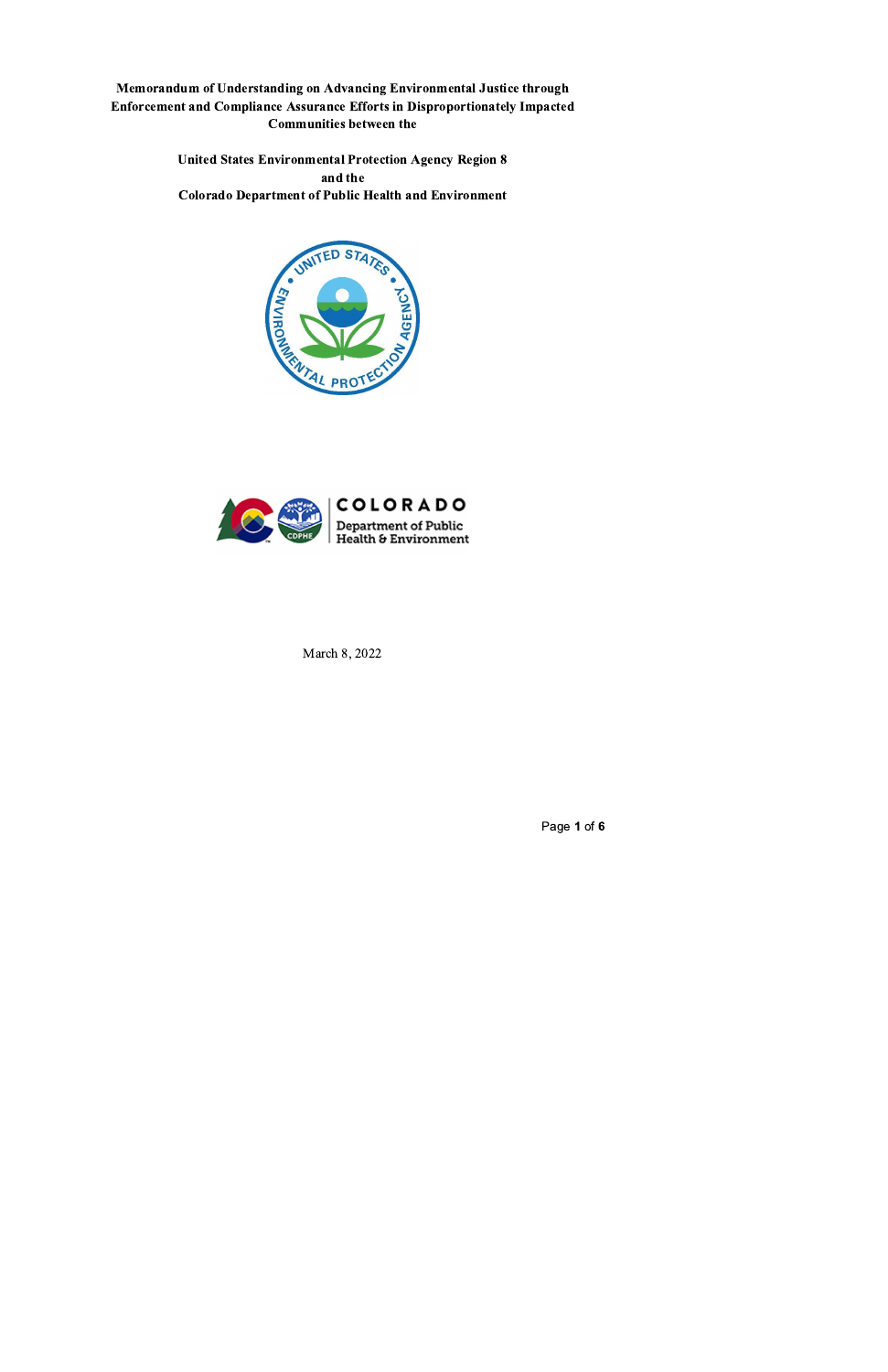Memorandum of Understanding on Advancing Environmental Justice through Enforcement and Compliance Assurance Efforts in Disproportionately Impacted Communities between the United States Environmental Protection Agency Region 8 and the Colorado Department of Public **Health and Environment** 

## I. **Purpose**

The purpose of this Memorandum of Understanding (MOU) between the U.S. Environmental Protection Agency Region 8 (U.S. EPA Region 8) and the Colorado Department of Public Health & Environment (CDPHE) (collectively, "the Parties") is to advance environmental justice through enforcement and compliance assurance efforts in and affecting communities disproportionately impacted by pollution and/or historically marginalized, overburdened, and underserved communities.

The mission of the U.S. EPA is to protect human health and the environment. U.S. EPA Region 8 is responsible for implementation and oversight of U.S. EPA programs in Colorado, Montana, North Dakota, South Dakota, Utah, Wyoming, and 28 federally recognized tribes.

The mission of CDPHE is to advance Colorado's health and protect the places where Coloradans live, learn, work, and play. CDPHE's vision is a healthy and sustainable Colorado where current and future generations thrive. The department serves Coloradans by providing public health and environmental protection services that promote healthy people in healthy places. CDPHE pursues its mission through broad-based health and environmental protection programs, including programs managed in its Air Pollution Control Division, Hazardous Materials and Waste Management Division, and Water Quality Control Division (collectively, "Environmental Divisions").

The Parties share the goal of promoting environmental justice and enhancing enforcement and compliance assurance efforts in and affecting disproportionately impacted communities. The legislative declaration of Colorado's Environmental Justice Act (House Bill 21-1266) provides that "state action to correct environmental injustice is imperative, and state policy can and should improve public health and the environment and improve the overall well-being of all communities." The Colorado Environmental Justice Act further explains that "efforts to right past wrongs and move toward environmental justice must focus on disproportionately impacted communities and the voices of their residents."

To achieve this shared vision, U.S. EPA Region 8 and CDPHE will strive to be more accountable and responsive to compliance concerns in and affecting disproportionately impacted communities. The Parties intend to use data from Colorado's EnviroScreen tool, EPA's EJScreen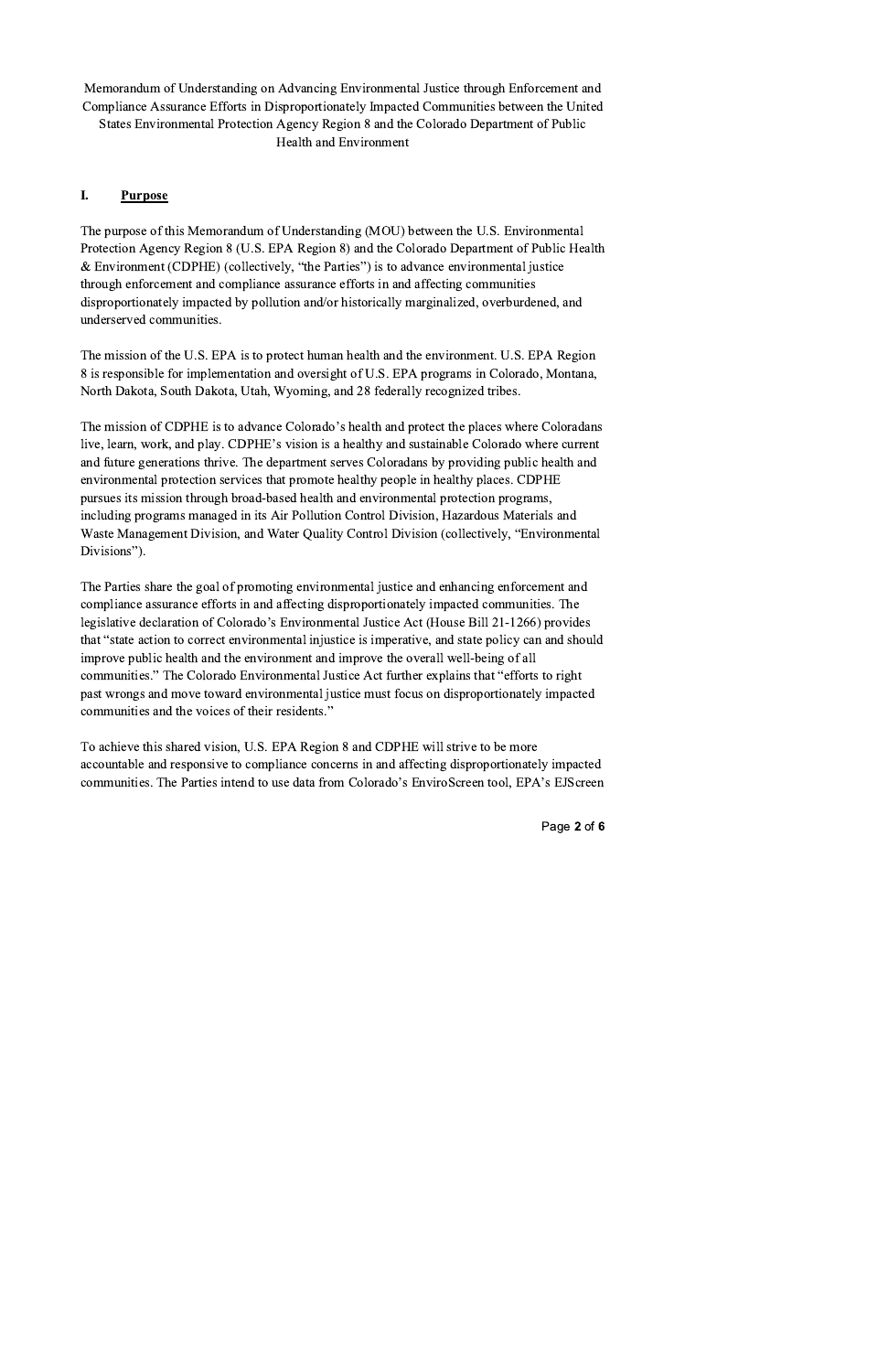tool, in addition to other information available to the Parties, to identify disproportionately impacted communities and the environmental and climate harms that affect them, and to coordinate the Parties' enforcement and compliance work accordingly.

This MOU describes the Parties' partnership related to enforcement, inspections, compliance assistance, communication, community engagement, and training to improve environmental health outcomes in disproportionately impacted communities. The Parties intend to carry out these activities and to engage community members as we advance the Parties' shared goals of reducing pollution burdens, increasing environmental compliance, and improving public health outcomes in disproportionately impacted communities.

# П. **Program Planning and Evaluation**

The Parties intend to collaborate on an annual workplan to devise strategies and activities conducted pursuant to this MOU and an annual accomplishment report to highlight collective achievements realized under this MOU, including metrics, to the extent feasible, to track and report progress. Collaboration may include individual CDPHE environmental programs meeting with their EPA Region 8 counterparts to share ideas and plans for how each agency can use available resources to target inspection and enforcement activities in disproportionately impacted communities in order to maximize collective efforts.

## III. **Activities**

Together, the Parties intend to collaborate on the following activities:

# **Strategic Targeting of Inspections** A.

U.S. EPA Region 8 and CDPHE's Environmental Divisions currently conduct inspections in and affecting disproportionately impacted communities under numerous environmental statutes. The Parties intend to ensure that disproportionately impacted communities are priority areas for compliance inspections to reduce pollution burdens, increase environmental compliance, and improve public health outcomes in these communities.

The Parties also recognize that CDPHE is required to conduct certain types of inspections at specific frequencies and locations under various environmental statutes and preexisting agreements with EPA. This MOU does not alter or affect CDPHE's obligations to conduct statutorily required inspections.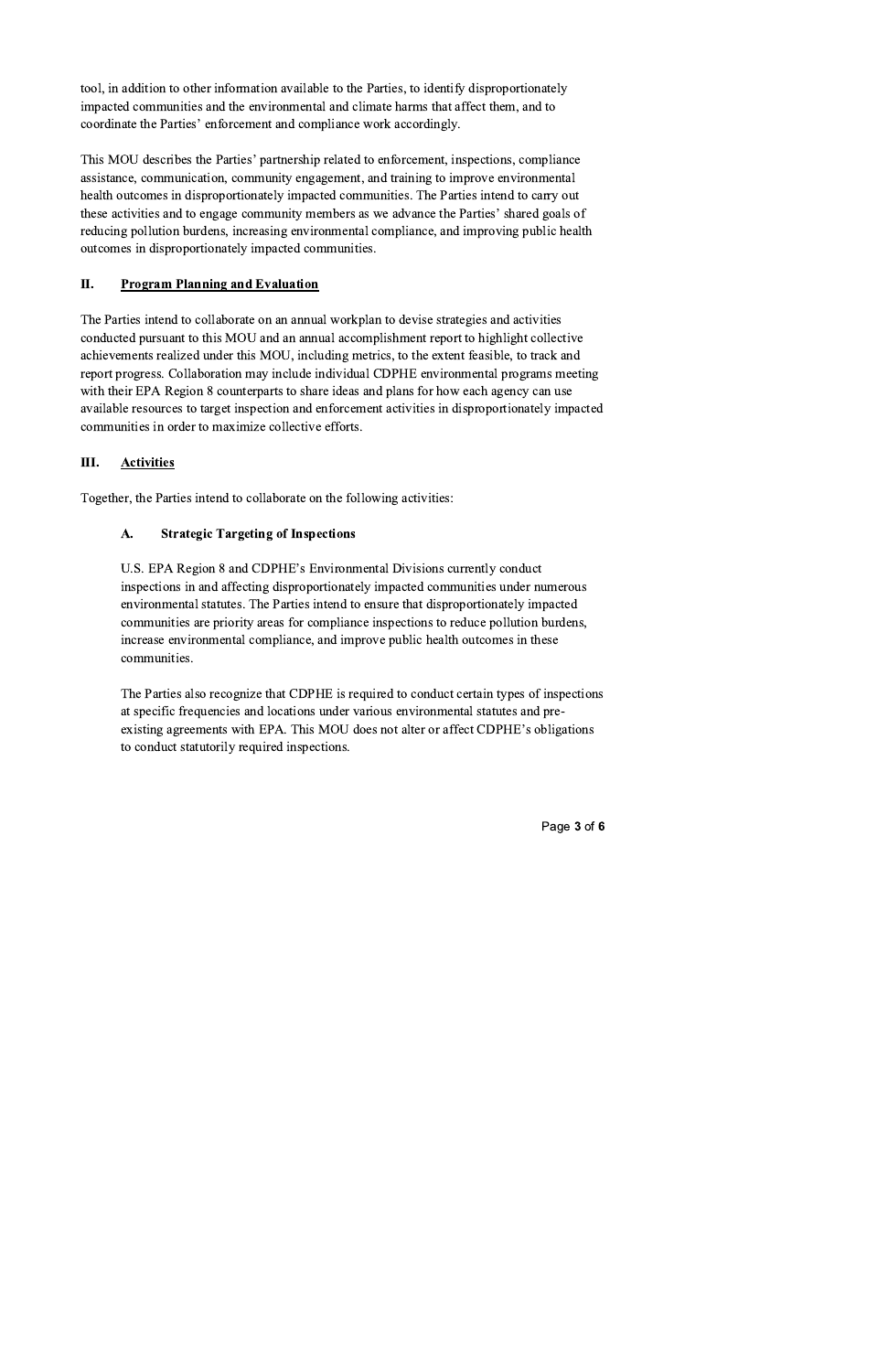#### **B. Enforcement**

The Parties currently conduct enforcement actions under numerous environmental statutes to address alleged non-compliance in disproportionately impacted communities. The Parties intend to collaboratively maximize the Parties' enforcement efforts for the purpose of reducing pollution burdens, increasing environmental compliance, and improving public health outcomes in these communities. In furtherance of this objective, we intend to pursue strategies such as:

- Enhancing coordination of enforcement responses, including joint judicial  $\bullet$ enforcement actions where appropriate; and
- Exploring ways to incorporate remedies with tangible benefits for communities  $\bullet$ affected by environmental violations into enforcement actions

## C. **Community Engagement**

The Parties intend to increase their efforts to engage with disproportionately impacted communities to empower these communities and to ensure that the Parties' targeting of compliance and enforcement resources, development of enforcement responses and remedies, and compliance-related activities are fully informed by the knowledge and lived experiences of these communities.

In furtherance of this objective, we intend to pursue strategies such as:

- Increasing transparency with communities by sharing information about the  $\bullet$ Parties' compliance and enforcement efforts at the appropriate time;
- Soliciting input from communities on the issues that most affect them;  $\bullet$
- Using data derived from complaints or tips from members of the public to help  $\bullet$ prioritize the Parties' enforcement and compliance assistance work; and
- Collaborating on periodic staff trainings on best practices for community  $\bullet$ engagement

# IV. **Limitations**

This MOU is a voluntary agreement that expresses the good-faith intentions of the Parties. It is not intended to be legally binding and does not exempt either of the Parties or any other person from any applicable legal requirements. This MOU does not create any right or benefit, substantive or procedural, enforceable by law or equity, by persons who are not party to this agreement, against U.S. EPA Region 8 or CDPHE, their officers or employees, or any other person. This MOU does not apply to any person outside of the Parties.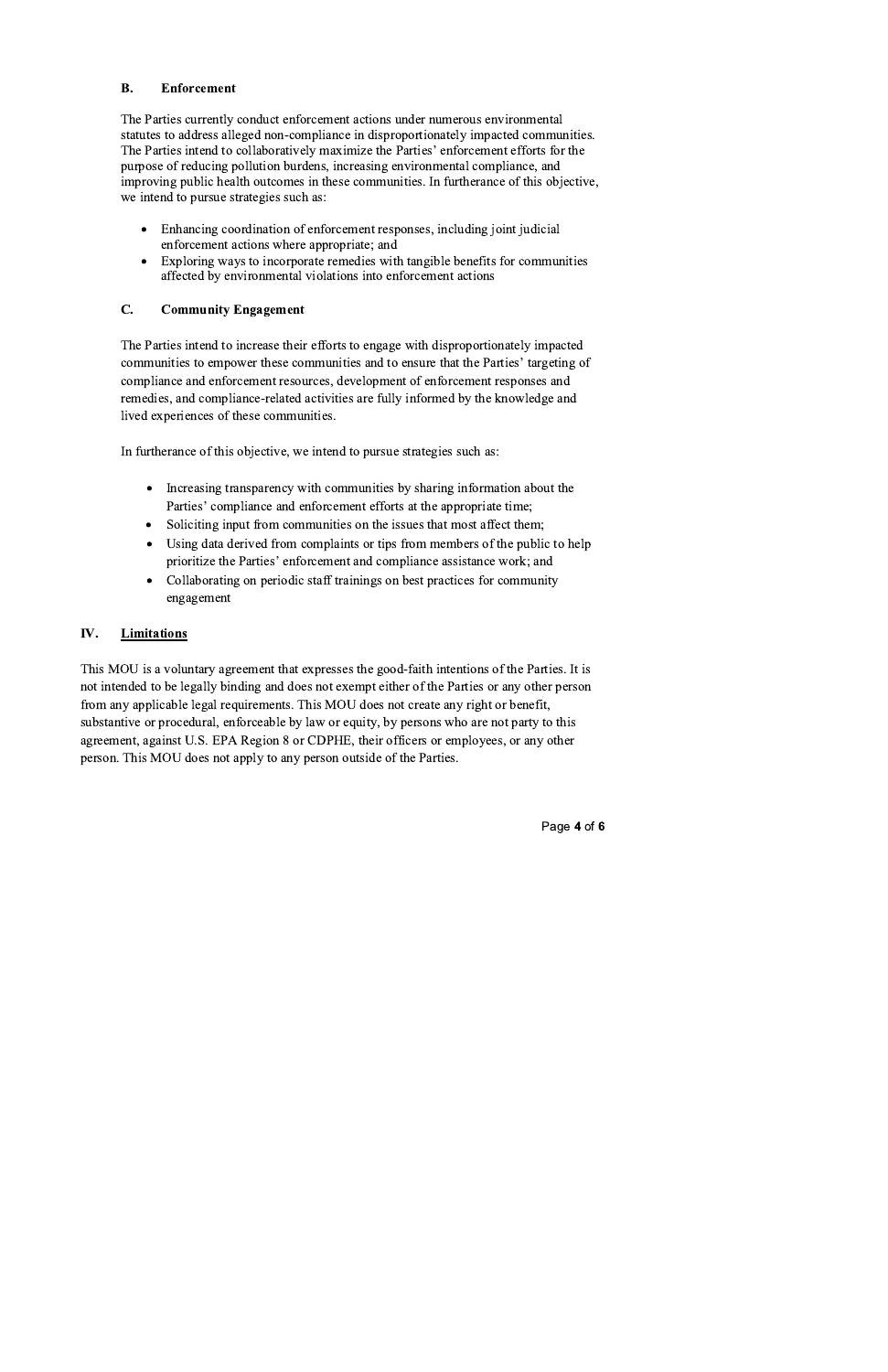CDPHE and EPA intend to work collaboratively to advance environmental justice through enforcement and compliance activities across environmental media (air, water, and soil). However, this MOU does not create any new authorities or enhance any existing authorities, including oversight authority for EPA over CDPHE activities in areas where CDPHE regulates with or without delegated authority from EPA.

All activities undertaken pursuant to this MOU are subject to the availability of appropriated funds, personnel, and other resources of each party. Nothing in this MOU obligates either party to expend appropriations or to enter into any contract, assistance agreement, interagency agreement, or to incur other financial obligations that would be inconsistent with its budget priorities. All costs that may arise from activities covered by, mentioned in, or pursuant to this MOU will be assumed by the party that incurs them, unless otherwise expressly agreed in a future written arrangement in accordance with applicable laws. Except as provided in a separate written agreement between the parties, each party agrees not to submit and waives any claim for compensation for services rendered to the other in connection with any activities it carries out in furtherance of this MOU. This MOU does not exempt CDPHE from U.S. EPA policies governing competition for assistance agreements. Any transaction involving reimbursement or contribution of funds between the parties to this MOU will be handled in accordance with applicable laws, regulations, and procedures under separate written agreements.

Nothing in this MOU constitutes an endorsement by any party of the activities, products, or services of any party to this agreement, or any other party. The official seals of the U.S. EPA and CDPHE, displayed on the cover page of this MOU, may only be used for official U.S. EPA Region 8 and CDPHE purposes, respectively, including identifying U.S. EPA Region 8 and CDPHE as parties to this MOU.

## V. **Sharing of Information**

The Parties recognize that the additional collaboration contemplated in this MOU will necessitate the sharing of information between the Parties. The Parties agree to consult one another before releasing to a third party any information shared by the other Party as a result of increased collaboration that is undertaken to further the purposes of this MOU. The Parties agree that they will consider the need for separate agreements regarding information sharing and the protection of confidential and privileged documents, as authorized under the Colorado Open Records Act, section 25-72-200 et seq., C.R.S. and the Freedom of Information Act, 5 U.S.C. section 552 et seq. The non-existence of separate agreements, however, shall not be dispositive of whether a privilege exists with respect to information shared between the Parties as a result of increased coordination under this MOU.